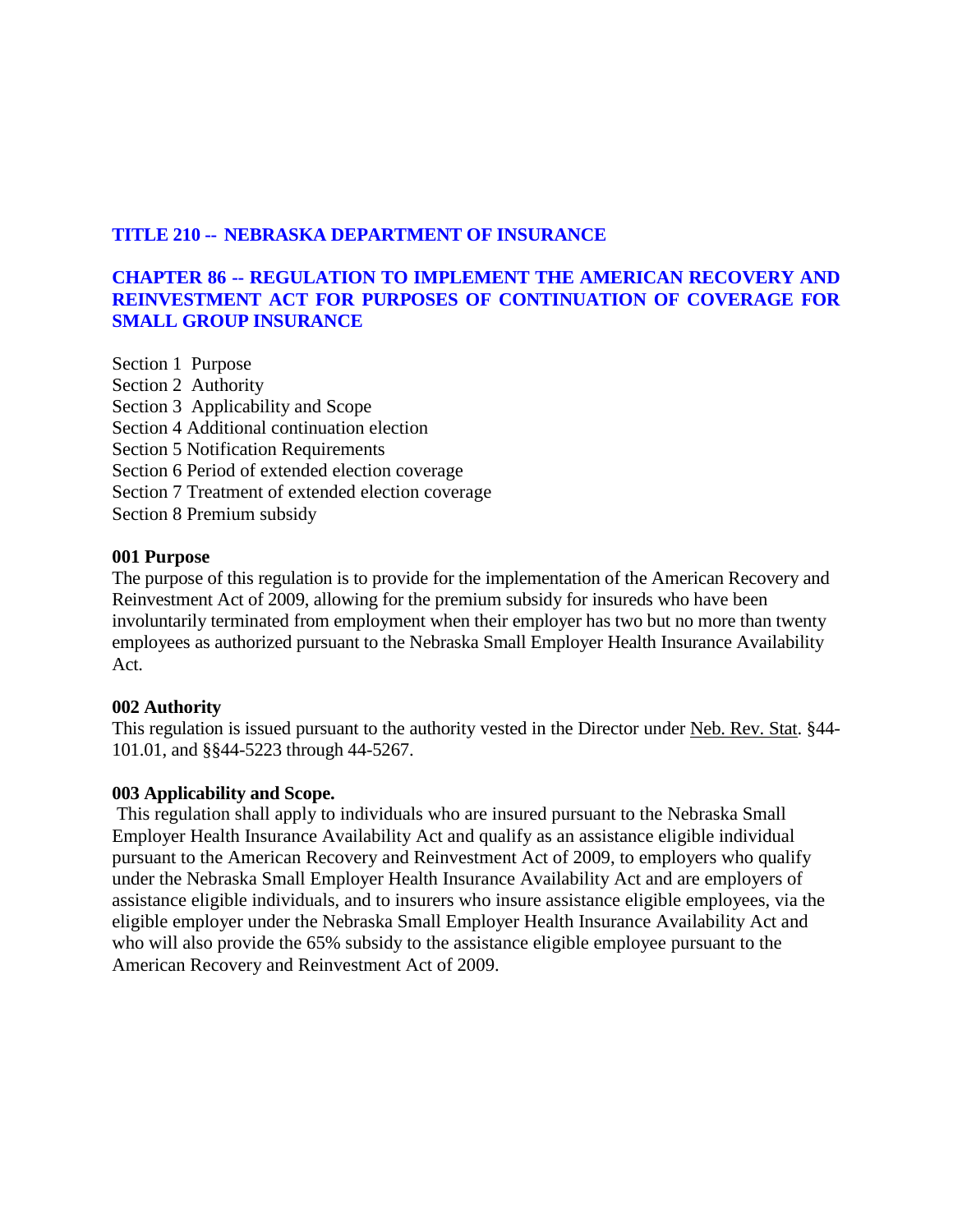### **004 Additional Continuation Election**

An extended election period is available to an individual who qualifies as an assistance eligible individual pursuant to the American Recovery and Reinvestment Act of 2009 and has been involuntarily terminated from employment between September 1, 2008 and thirty days after enactment of this regulation, provided the individual has failed to elect continuation coverage upon the qualifying event as provided in the American Recovery and Reinvestment Act of 2009. The assistance eligible individual shall be given a second chance to elect continuation of coverage as provided in this regulation. If the assistance eligible employee had received a notice from the insurer pursuant to the American Recovery and Reinvestment Act of 2009 between September 1, 2008 and May 1, 2009, and did not elect to continue coverage pursuant to the Nebraska Small Employer Health Insurance Availability Act, that employee is ineligible to enroll in the continuation of coverage program and receive the subsidy. The insurer shall, no later than thirty days following the enactment of this regulation, provide notice to assistance eligible individuals, as certified by the individual's employer, of the right to elect coverage pursuant to this section. An assistance eligible individual electing continuation pursuant to this section must make the election to the insurer within thirty days following receipt of the notice.

#### **005 Notification Requirements**

The insurer shall, upon receipt of certification from the employer of an assistance eligible individual's notice of involuntary termination, provide notice of the right to elect coverage, pursuant to section 004 of this regulation and as required by the American Recovery and Reinvestment Act of 2009, no later than thirty days after enactment of this regulation. Election shall be made by an assistance eligible individual to the insurer within thirty days following receipt of the notice. The insurer shall require the social security number of an individual applying for continuation coverage pursuant to this regulation and the appropriate premium amount to the insurer.

### **006 Period of Extended Election Coverage**

Continuation of coverage elected pursuant to §004 of this regulation commences with the first period of coverage beginning on or after May 1, 2009, and may extend for the period as though the election had been made pursuant to Neb. Rev. Stat. §44-1640 through §44-1642, inclusive, upon the date of the qualifying event.

### **007 Treatment of Extended Election Coverage**

Any person electing continuation pursuant to §004 of this regulation is considered as having continuing coverage from the time of the qualifying event and shall be disregarded for purposes of determining the sixty-three day periods referred to in section  $701(c)(2)$  of the Employee Retirement Income Security Act of 1974, section 9801(c)(2) of the Internal Revenue Code of 1986, and section 2701(c)(2) of the Public Health Service Act.

#### **008 Premium Subsidy**

An individual electing continuation of coverage under section 004 shall be entitled to the premium subsidy as permitted in the American Recovery and Reinvestment Act of 2009 so long as the individual qualifies as an assistance eligible individual as defined in the American